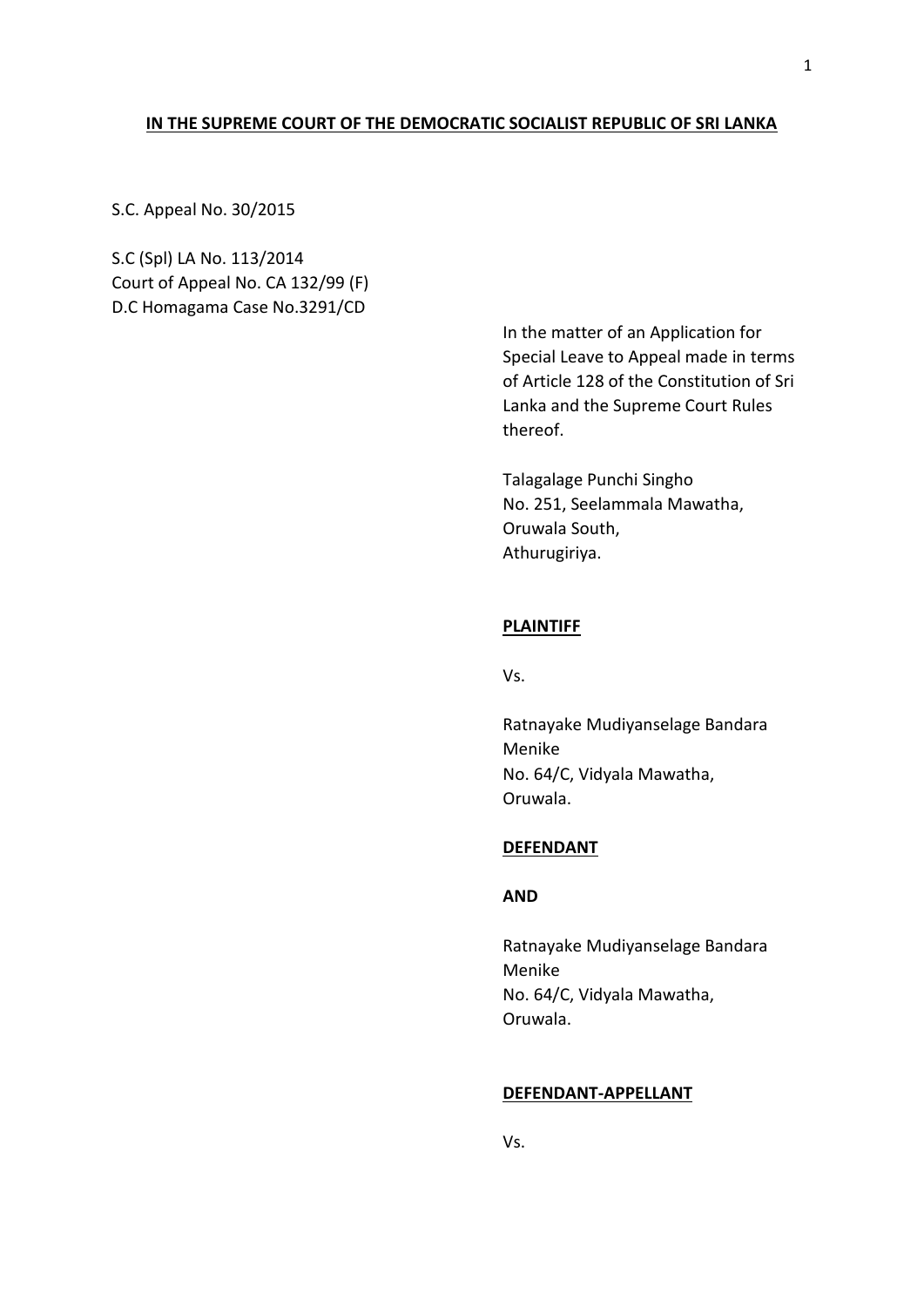Talagalage Punchi Singho No. 251, Seelammala Mawatha, Oruwala South, Athurugiriya. (Deceased)

### **PLAINTIFF-RESPONDENT**

Thalagalage Wijeratna No. 251, Seelammala Mawatha, Oruwala South, Athurugiriya.

#### **SUBSTITUTED-PLAINTIFF-RESPONDENT**

## **AND NOW BETWEEN**

Thalagalage Wijeratna No. 251, Seelammala Mawatha, Oruwala South, Athurugiriya.

# **SUBSTITUTED-PLAINTIFF-RESPONDENT-APPELLANT**

Vs.

Ratnayake Mudiyanselage Bandara Menike No. 64/C, Vidyala Mawathqa, Oruwala.

### **DEFENDANT-APPELLANT-RESPONDENT**

**BEFORE:** B. P. Aluwihare P.C., J. Priyantha Jayawardena P.C., J. & Anil Gooneratne J.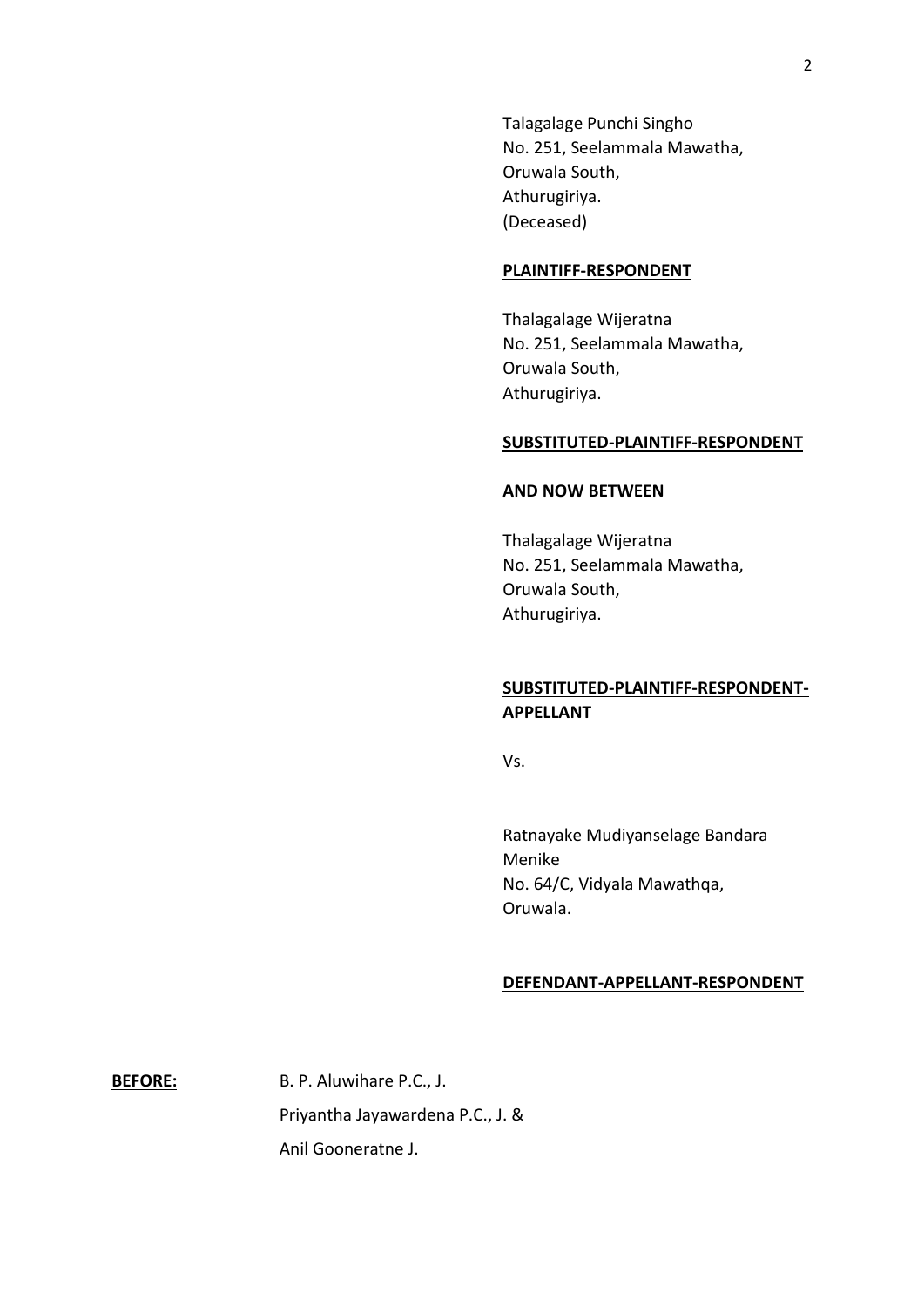## **COUNSEL:** Chathura Galhena With Ms.Manoja Gunawardana for the Substituted Plaintiff-Respondent-Appellant

Pulasthi Hewamanne with Ms. C. Hettiarachchi for the Defendant-Appellant-Respondent on behalf of the Legal Aid Commission.

**ARGUED ON:** 02.10.2017

# **WRITTEN SUBMISSION OF THE DEFENDANT-APPELLANT-RESPONDENT FILED ON:**

24.07.2015

# **WRITTEN SUBMISSIONS OF THE SUBSTITUTED-PLAINTIFF-RESPONDENT-RESPONDENT FILED ON:**

22.01.2016

**DECIDED ON:** 23.10.2017

#### **GOONERATNE J.**

This was an action filed in the District Court of Homagama pertaining to a case of revocation of a deed of gift by the Plaintiff-Respondent-Appellant, (now deceased) on the ground of ingratitude of the Defendant-Appellant-Respondent. The facts of this case reveal that the District Court held in favour of the Plaintiff-Respondent-Appellant but in appeal to the Court of Appeal the Appellate Court set aside the Judgment of the District Court and dismissed the action of the Plaintiff-Respondent-Appellant. The main issue as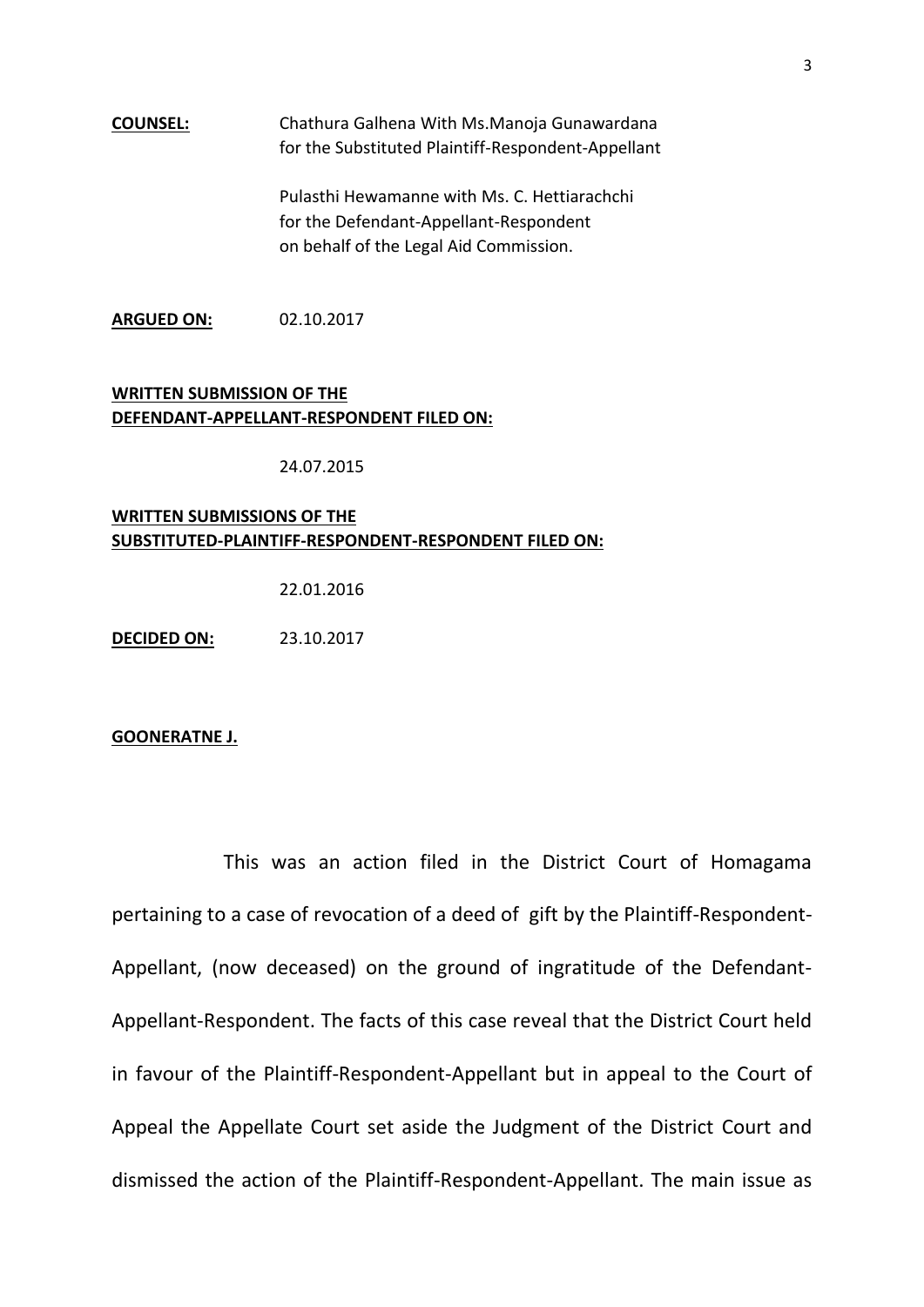stated in the Judgment of the Court of Appeal is on the question of credibility of the Plaintiff-Respondent-Appellant's evidence that transpired at the trial. However the Supreme Court granted Leave to Appeal on questions of law set out in paragraph 16 (i and iii) of the petition dated 19.07.2014. However the written submissions of the Plaintiff–Respondent-Appellant refer to three questions of law. In any event I would refer to all three questions which reads as follows:

- (i) Did the court of Appeal misdirect itself on the concept of standard of proof required to establish gross ingratitude?
- (ii) Did the Court of Appeal misdirect itself in analysing the evidence led and documents marked at the trial by the deceased Plaintiff?
- (iii) Did the Court of Appeal err in entering the Judgment without dealing with the merits of the Judgment of the District Court.

Plaintiff-Respondent-Appellant was the owner of the land and premises described in the schedule to the plaint. Plaintiff-Respondent-Appellant became the owner by deed P1 dated 18.08.54 from which he derived ownership from his mother. The Defendant-Appellant-Respondent was a lessee of the Plaintiff-Respondent-Appellant from the year 1992. The Defendant-Appellant-Respondent had taken care of the Plaintiff-Respondent-Appellant during the period she was a lessee and looked after him when he was sick and promised to do so even in the future. On that basis the Plaintiff-Respondent-Appellant gifted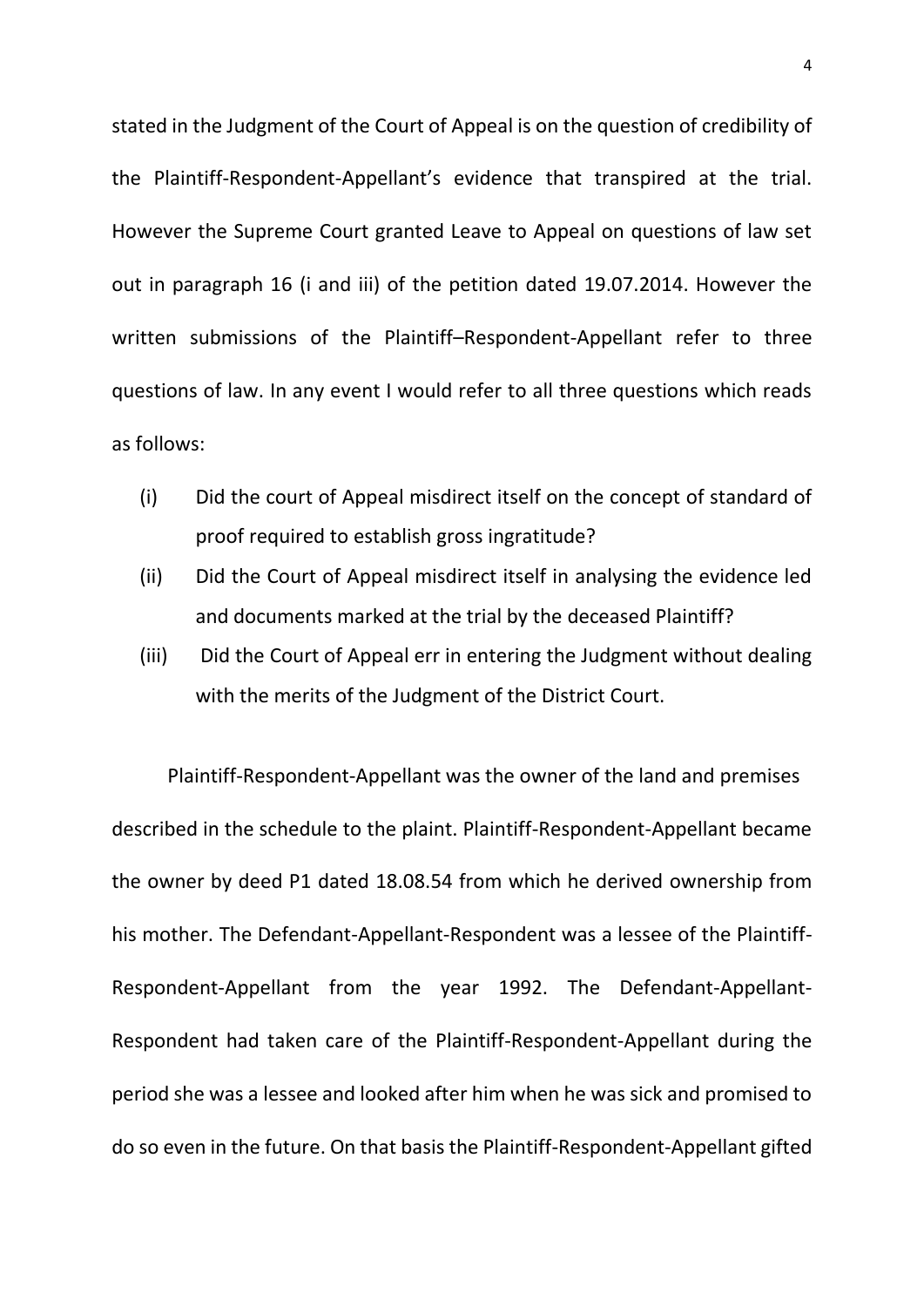an undivided share of 10 perches of the land in dispute inclusive of the house situated therein to the Defendant-Appellant-Respondent by deed P2 of 22.05.1995. However subsequently the Defendant-Appellant-Respondent breached the above undertaking within a few days after the execution of deed P2, and as such Plaintiff-Respondent-Appellant filed action on the basis of gross ingratitude by the Defendant-Appellant-Respondent, to have the deed of gift to her revoked.

Deed of Gift P2 though irrevocable could be revoked for gross ingratitude under Roman Dutch Law gifts inter vivos are as a rule irrevocable, Voet 39.5.4 except for such cases as ingratitude. 17 NLR 507. The question of ingratitude is a question of fact. It could vary with the circumstances of each case. I do agree with the views of the learned Judge of the Court of Appeal that gratitude is a form of mind which has to be inferred from the donee's conduct, and such an attitude of mind will be indicated either by a single act or a series of acts.

In a case of this nature bare assertions of being assaulted by a person alone will not suffice. Gross ingratitude should be proved with certainty and with sound evidence. If a party is able to prove gross ingratitude would deprive a person of a property right. In the case in hand the oral testimony of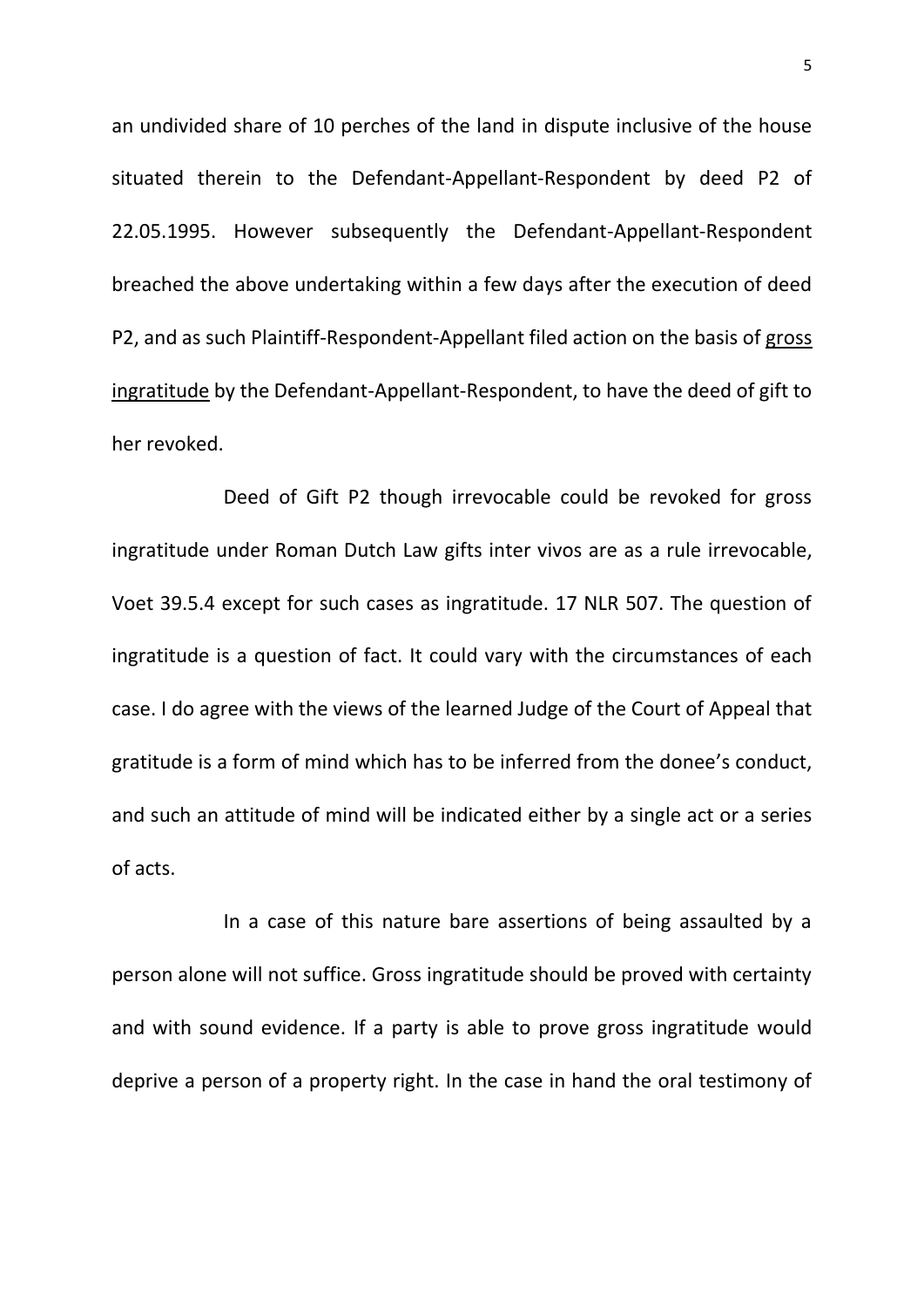the Plaintiff-Respondent-Appellant will diminish in its value due to the statement made to the police by the Plaintiff.

In the statements marked and produced in court as P3 does not implicate the Defendant-Appellant-Respondent. It is one Piyasena who had hit the Plaintiff (Defendant's husband). I agree with the views expressed on this statement by the Court of Appeal. If the statement contradict or is an omission to the oral testimony it is unsafe for a court to act upon it. Especially when gross ingratitude has to be established. The second complaint to the police by the Plaintiff-Respondent-Appellant dated 26.07.1995, there is no mention of the Defendant-Appellant-Respondent. The other complaint to the police is produced marked P4 dated 23.06.1997. This statement is a belated statement made to the police, subsequent to filing action by the Plaintiff-Respondent-Appellant. No court will consider its application and consequences since value of such statement will greatly diminish due to delay and that being an after thought. This statement no doubt implicates the Defendant-Appellant-Respondent. That is only a wilful attempt on the part of the Plaintiff-Respondent-Appellant to harm the Defendant and project Defendants ingratitude. It cannot be relied upon in the circumstances of the case in hand. Evidence Ordinance recognise the rule of impeaching credit of witness by other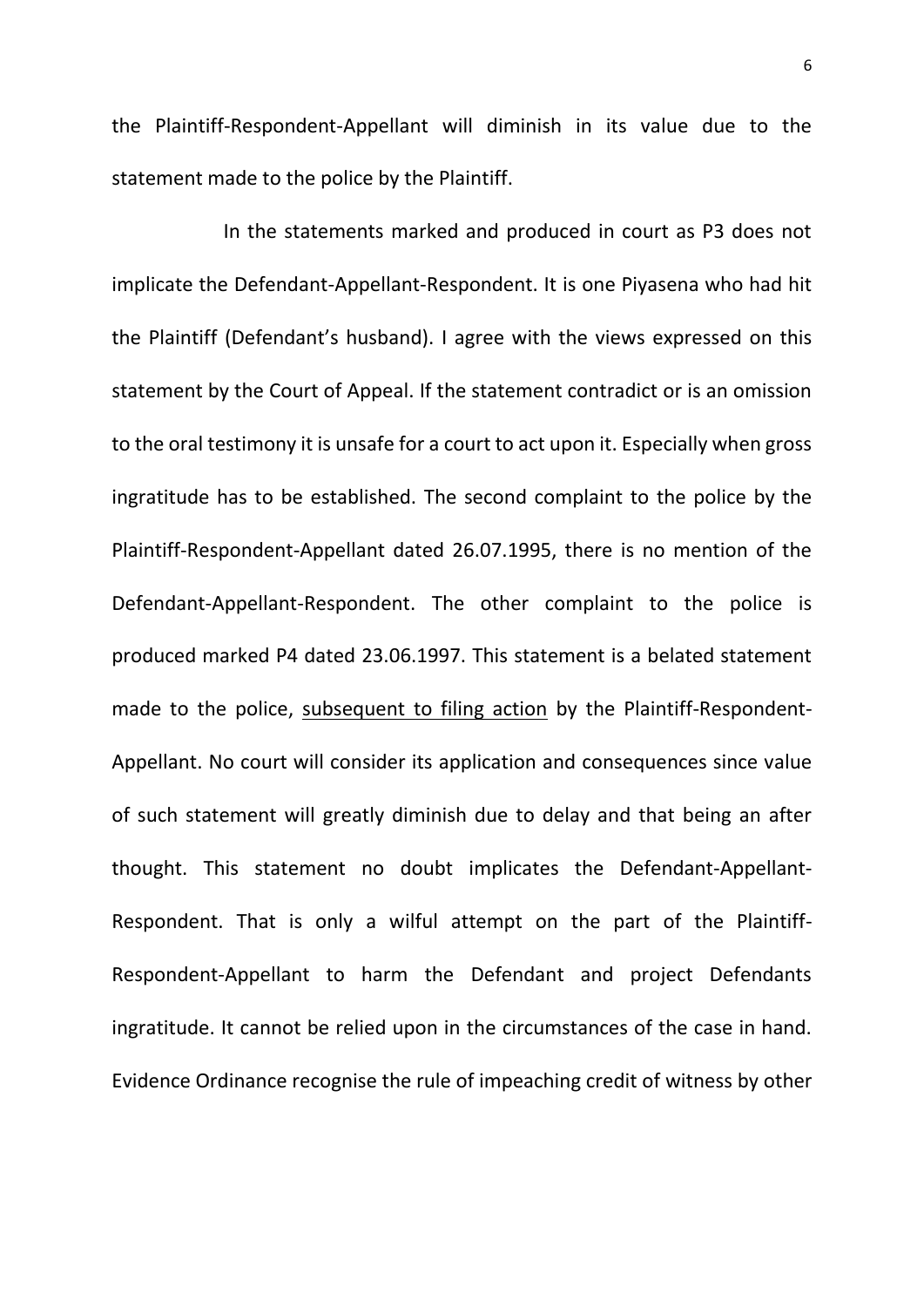evidence. It could be done by proof of former statements inconsistent with any part of his evidence which is liable to be contradicted.

In this background it is also relevant to consider the evidence of the Defendant-Respondent-Appellant. It is Defendant's evidence that she was a tenant of Plaintiff from 1987. Defendant-Respondent-Appellant had helped the Plaintiff-Appellant-Respondent and as such he gifted 10 perches of the land with the house to her. Defendant testify that she expended her money and built a well, toilet and a room for Plaintiff-Appellant-Respondent (proceeding of 25.09.1998). Defendant-Respondent-Appellant emphasis that she never illtreated the Plaintiff. It is the explanation of the Defendant that Plaintiff sought to revoke deed P2 as she married the Plaintiff's cousin. As regards the injuries of Plaintiff the Defendant testified that the Plaintiff very frequently travelled about at night by bicycle. Defendant-Respondent-Appellant also states in evidence that she will continue to look after the Plaintiff-Appellant-Respondent.

Slight acts of ingratitude are insufficient to revoke a deed of gift 1992 (2) SLR 180. I have to state that a Court of law has to consider the totality of evidence led and arrive at a conclusion. It is not correct to give your mind only to certain items of evidence. The material placed before court does not make it possible to interfere with the Court of Appeal Judgement. Therefore I affirm the Judgment of the Court of Appeal, and dismiss this appeal without costs. The